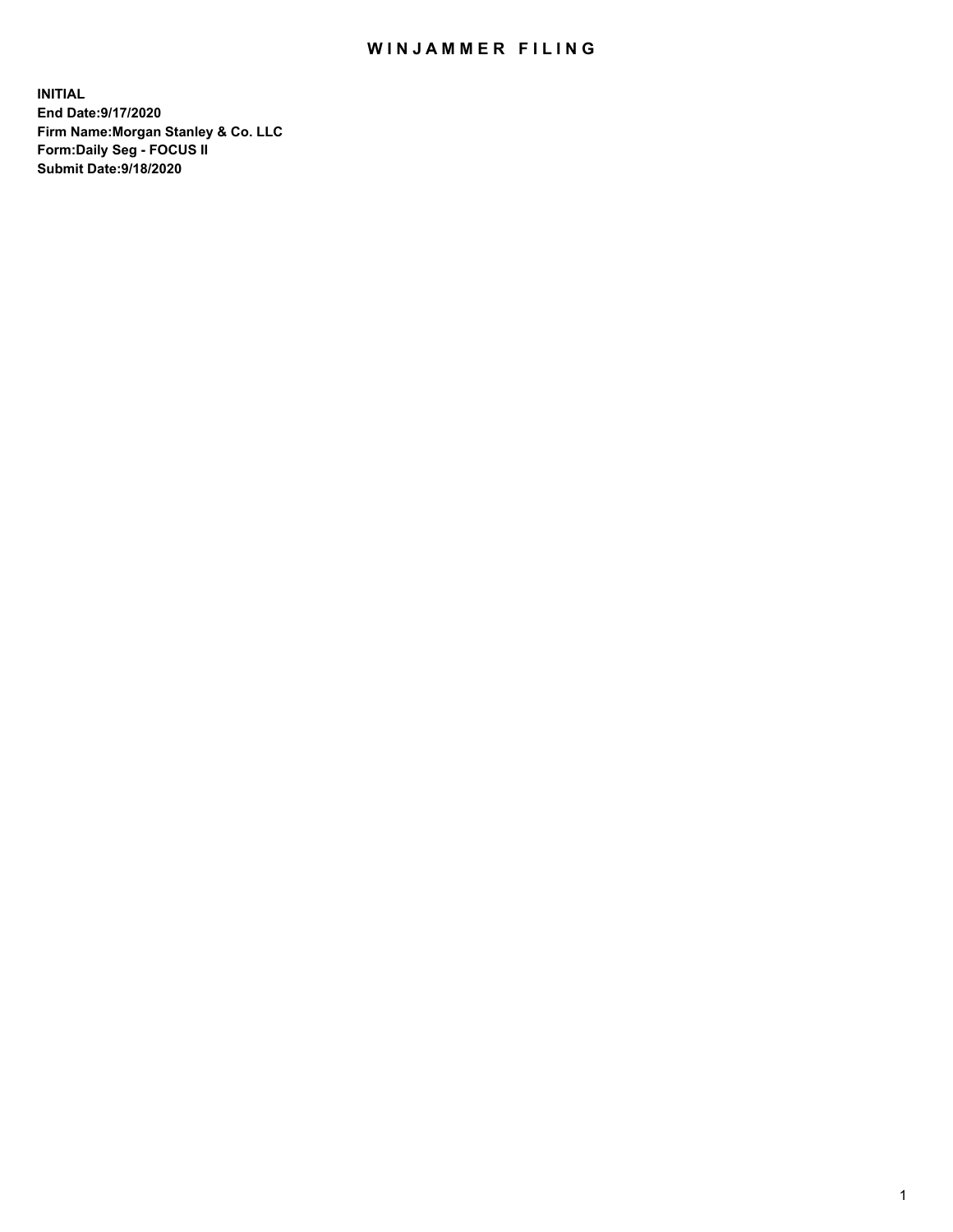**INITIAL End Date:9/17/2020 Firm Name:Morgan Stanley & Co. LLC Form:Daily Seg - FOCUS II Submit Date:9/18/2020 Daily Segregation - Cover Page**

| Name of Company                                                                                                                                                                                                                                                                                                                | Morgan Stanley & Co. LLC                                    |
|--------------------------------------------------------------------------------------------------------------------------------------------------------------------------------------------------------------------------------------------------------------------------------------------------------------------------------|-------------------------------------------------------------|
| <b>Contact Name</b>                                                                                                                                                                                                                                                                                                            | <b>Ikram Shah</b>                                           |
| <b>Contact Phone Number</b>                                                                                                                                                                                                                                                                                                    | 212-276-0963                                                |
| <b>Contact Email Address</b>                                                                                                                                                                                                                                                                                                   | Ikram.shah@morganstanley.com                                |
| FCM's Customer Segregated Funds Residual Interest Target (choose one):<br>a. Minimum dollar amount: ; or<br>b. Minimum percentage of customer segregated funds required:% ; or<br>c. Dollar amount range between: and; or<br>d. Percentage range of customer segregated funds required between:% and%.                         | 235,000,000<br><u>0</u><br><u>00</u><br>0 <sub>0</sub>      |
| FCM's Customer Secured Amount Funds Residual Interest Target (choose one):<br>a. Minimum dollar amount: ; or<br>b. Minimum percentage of customer secured funds required:% ; or<br>c. Dollar amount range between: and; or<br>d. Percentage range of customer secured funds required between:% and%.                           | 140,000,000<br><u>0</u><br>0 <sub>0</sub><br>0 <sub>0</sub> |
| FCM's Cleared Swaps Customer Collateral Residual Interest Target (choose one):<br>a. Minimum dollar amount: ; or<br>b. Minimum percentage of cleared swaps customer collateral required:% ; or<br>c. Dollar amount range between: and; or<br>d. Percentage range of cleared swaps customer collateral required between:% and%. | 92,000,000<br><u>0</u><br><u>00</u><br>00                   |

Attach supporting documents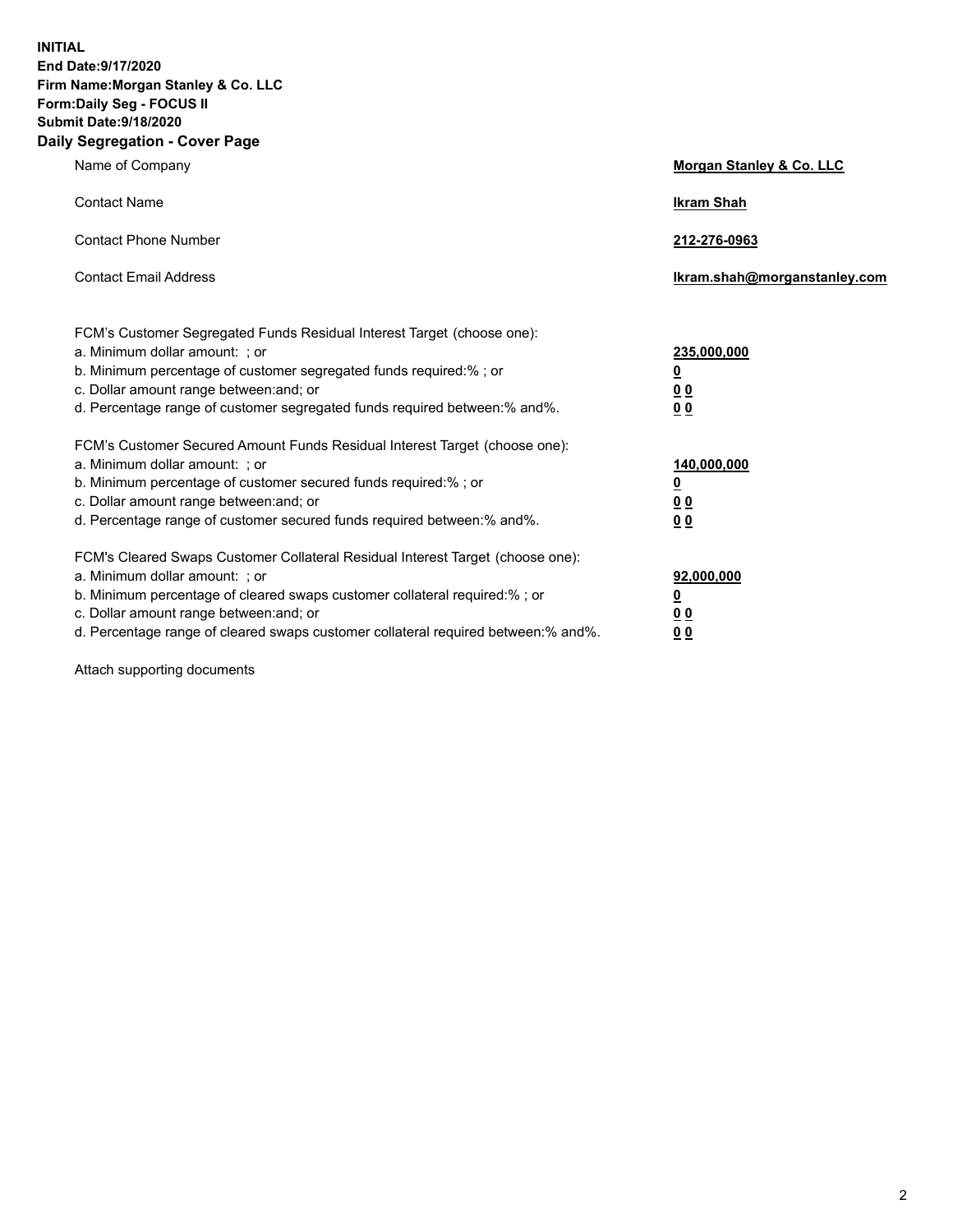| <b>INITIAL</b> | End Date: 9/17/2020<br>Firm Name: Morgan Stanley & Co. LLC<br>Form: Daily Seg - FOCUS II<br><b>Submit Date: 9/18/2020</b><br><b>Daily Segregation - Secured Amounts</b> |                                                                  |
|----------------|-------------------------------------------------------------------------------------------------------------------------------------------------------------------------|------------------------------------------------------------------|
|                | Foreign Futures and Foreign Options Secured Amounts                                                                                                                     |                                                                  |
|                | Amount required to be set aside pursuant to law, rule or regulation of a foreign<br>government or a rule of a self-regulatory organization authorized thereunder        | $0$ [7305]                                                       |
| 1.             | Net ledger balance - Foreign Futures and Foreign Option Trading - All Customers<br>A. Cash                                                                              | 4,461,722,084 [7315]                                             |
|                | B. Securities (at market)                                                                                                                                               | 2,787,529,347 [7317]                                             |
| 2.<br>3.       | Net unrealized profit (loss) in open futures contracts traded on a foreign board of trade<br>Exchange traded options                                                    | 358,891,953 [7325]                                               |
|                | a. Market value of open option contracts purchased on a foreign board of trade                                                                                          | 13,330,901 [7335]                                                |
|                | b. Market value of open contracts granted (sold) on a foreign board of trade                                                                                            | -19,457,773 [7337]                                               |
| 4.<br>5.       | Net equity (deficit) (add lines 1.2. and 3.)                                                                                                                            | 7,602,016,512 [7345]                                             |
|                | Account liquidating to a deficit and account with a debit balances - gross amount<br>Less: amount offset by customer owned securities                                   | 33,619,170 [7351]<br>-32,244,149 [7352] 1,375,021<br>[7354]      |
| 6.             | Amount required to be set aside as the secured amount - Net Liquidating Equity<br>Method (add lines 4 and 5)                                                            | 7,603,391,533 [7355]                                             |
| 7.             | Greater of amount required to be set aside pursuant to foreign jurisdiction (above) or line<br>6.                                                                       | 7,603,391,533 [7360]                                             |
|                | FUNDS DEPOSITED IN SEPARATE REGULATION 30.7 ACCOUNTS                                                                                                                    |                                                                  |
| 1.             | Cash in banks                                                                                                                                                           |                                                                  |
|                | A. Banks located in the United States<br>B. Other banks qualified under Regulation 30.7                                                                                 | 725,708,714 [7500]<br>679,269,234 [7520] 1,404,977,948<br>[7530] |
| 2.             | <b>Securities</b>                                                                                                                                                       |                                                                  |
|                | A. In safekeeping with banks located in the United States                                                                                                               | 506,212,819 [7540]                                               |
|                | B. In safekeeping with other banks qualified under Regulation 30.7                                                                                                      | 0 [7560] 506,212,819 [7570]                                      |
| 3.             | Equities with registered futures commission merchants                                                                                                                   |                                                                  |
|                | A. Cash                                                                                                                                                                 | 26,274,494 [7580]                                                |
|                | <b>B.</b> Securities                                                                                                                                                    | $0$ [7590]                                                       |
|                | C. Unrealized gain (loss) on open futures contracts                                                                                                                     | 684,345 [7600]                                                   |
|                | D. Value of long option contracts                                                                                                                                       | 0 <sup>[7610]</sup>                                              |
|                | E. Value of short option contracts                                                                                                                                      | 0 [7615] 26,958,839 [7620]                                       |
| 4.             | Amounts held by clearing organizations of foreign boards of trade<br>A. Cash                                                                                            |                                                                  |
|                | <b>B.</b> Securities                                                                                                                                                    | $0$ [7640]<br>$0$ [7650]                                         |
|                | C. Amount due to (from) clearing organization - daily variation                                                                                                         | $0$ [7660]                                                       |
|                | D. Value of long option contracts                                                                                                                                       | $0$ [7670]                                                       |
|                | E. Value of short option contracts                                                                                                                                      | 0 [7675] 0 [7680]                                                |
| 5.             | Amounts held by members of foreign boards of trade                                                                                                                      |                                                                  |
|                | A. Cash                                                                                                                                                                 | 3,252,312,592 [7700]                                             |
|                | <b>B.</b> Securities                                                                                                                                                    | 2,281,316,528 [7710]                                             |
|                | C. Unrealized gain (loss) on open futures contracts                                                                                                                     | 358,207,608 [7720]                                               |
|                | D. Value of long option contracts                                                                                                                                       | 13,330,901 [7730]                                                |
|                | E. Value of short option contracts                                                                                                                                      | -19,457,773 [7735] 5,885,709,856                                 |
|                |                                                                                                                                                                         | [7740]                                                           |
| 6.             | Amounts with other depositories designated by a foreign board of trade                                                                                                  | $0$ [7760]                                                       |
| 7.             | Segregated funds on hand                                                                                                                                                | $0$ [7765]                                                       |
| 8.<br>9.       | Total funds in separate section 30.7 accounts<br>Excess (deficiency) Set Aside for Secured Amount (subtract line 7 Secured Statement                                    | 7,823,859,462 [7770]<br>220,467,929 [7380]                       |
|                | Page 1 from Line 8)                                                                                                                                                     |                                                                  |

- 10. Management Target Amount for Excess funds in separate section 30.7 accounts **140,000,000** [7780]
- 11. Excess (deficiency) funds in separate 30.7 accounts over (under) Management Target **80,467,929** [7785]

3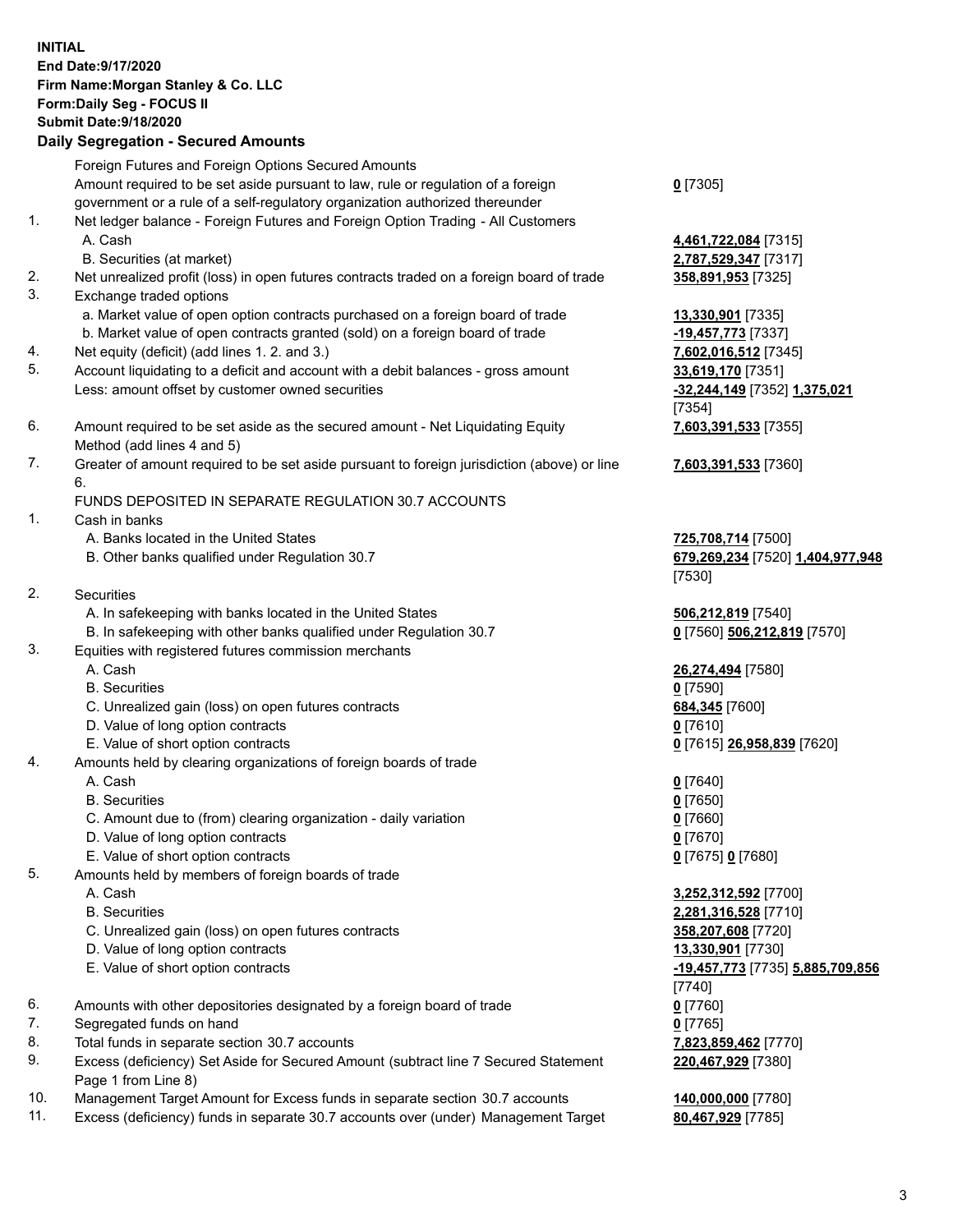|          | <b>INITIAL</b>                                                                      |                                                                                 |
|----------|-------------------------------------------------------------------------------------|---------------------------------------------------------------------------------|
|          | End Date: 9/17/2020                                                                 |                                                                                 |
|          | Firm Name: Morgan Stanley & Co. LLC                                                 |                                                                                 |
|          | Form: Daily Seg - FOCUS II                                                          |                                                                                 |
|          | <b>Submit Date: 9/18/2020</b>                                                       |                                                                                 |
|          | Daily Segregation - Segregation Statement                                           |                                                                                 |
|          |                                                                                     |                                                                                 |
|          | SEGREGATION REQUIREMENTS(Section 4d(2) of the CEAct)                                |                                                                                 |
| 1.       | Net ledger balance                                                                  |                                                                                 |
|          | A. Cash                                                                             | 15,869,228,736 [7010]                                                           |
| 2.       | B. Securities (at market)                                                           | 8,719,387,043 [7020]                                                            |
|          | Net unrealized profit (loss) in open futures contracts traded on a contract market  | 1,034,502,624 [7030]                                                            |
| 3.       | Exchange traded options                                                             |                                                                                 |
|          | A. Add market value of open option contracts purchased on a contract market         | 446,014,461 [7032]                                                              |
|          | B. Deduct market value of open option contracts granted (sold) on a contract market | -368,445,042 [7033]                                                             |
| 4.<br>5. | Net equity (deficit) (add lines 1, 2 and 3)                                         | 25,700,687,822 [7040]                                                           |
|          | Accounts liquidating to a deficit and accounts with                                 |                                                                                 |
|          | debit balances - gross amount<br>Less: amount offset by customer securities         | 188,159,378 [7045]                                                              |
| 6.       | Amount required to be segregated (add lines 4 and 5)                                | <mark>-187,457,588</mark> [7047] <b>701,790</b> [7050]<br>25,701,389,612 [7060] |
|          | FUNDS IN SEGREGATED ACCOUNTS                                                        |                                                                                 |
| 7.       | Deposited in segregated funds bank accounts                                         |                                                                                 |
|          | A. Cash                                                                             | 4,046,284,908 [7070]                                                            |
|          | B. Securities representing investments of customers' funds (at market)              | $0$ [7080]                                                                      |
|          | C. Securities held for particular customers or option customers in lieu of cash (at | 1,035,965,724 [7090]                                                            |
|          | market)                                                                             |                                                                                 |
| 8.       | Margins on deposit with derivatives clearing organizations of contract markets      |                                                                                 |
|          | A. Cash                                                                             | 13,094,145,686 [7100]                                                           |
|          | B. Securities representing investments of customers' funds (at market)              | $0$ [7110]                                                                      |
|          | C. Securities held for particular customers or option customers in lieu of cash (at | 7,683,421,319 [7120]                                                            |
|          | market)                                                                             |                                                                                 |
| 9.       | Net settlement from (to) derivatives clearing organizations of contract markets     | 142,758,584 [7130]                                                              |
| 10.      | Exchange traded options                                                             |                                                                                 |
|          | A. Value of open long option contracts                                              | 446,014,461 [7132]                                                              |
|          | B. Value of open short option contracts                                             | -368,445,042 [7133]                                                             |
| 11.      | Net equities with other FCMs                                                        |                                                                                 |
|          | A. Net liquidating equity                                                           | 8,491,353 [7140]                                                                |
|          | B. Securities representing investments of customers' funds (at market)              | $0$ [7160]                                                                      |
|          | C. Securities held for particular customers or option customers in lieu of cash (at | $0$ [7170]                                                                      |
|          | market)                                                                             |                                                                                 |
| 12.      | Segregated funds on hand                                                            | $0$ [7150]                                                                      |
| 13.      | Total amount in segregation (add lines 7 through 12)                                | 26,088,636,993 [7180]                                                           |
| 14.      | Excess (deficiency) funds in segregation (subtract line 6 from line 13)             | 387,247,381 [7190]                                                              |
| 15.      | Management Target Amount for Excess funds in segregation                            | 235,000,000 [7194]                                                              |
| 16.      | Excess (deficiency) funds in segregation over (under) Management Target Amount      | 152,247,381 [7198]                                                              |

16. Excess (deficiency) funds in segregation over (under) Management Target Amount Excess